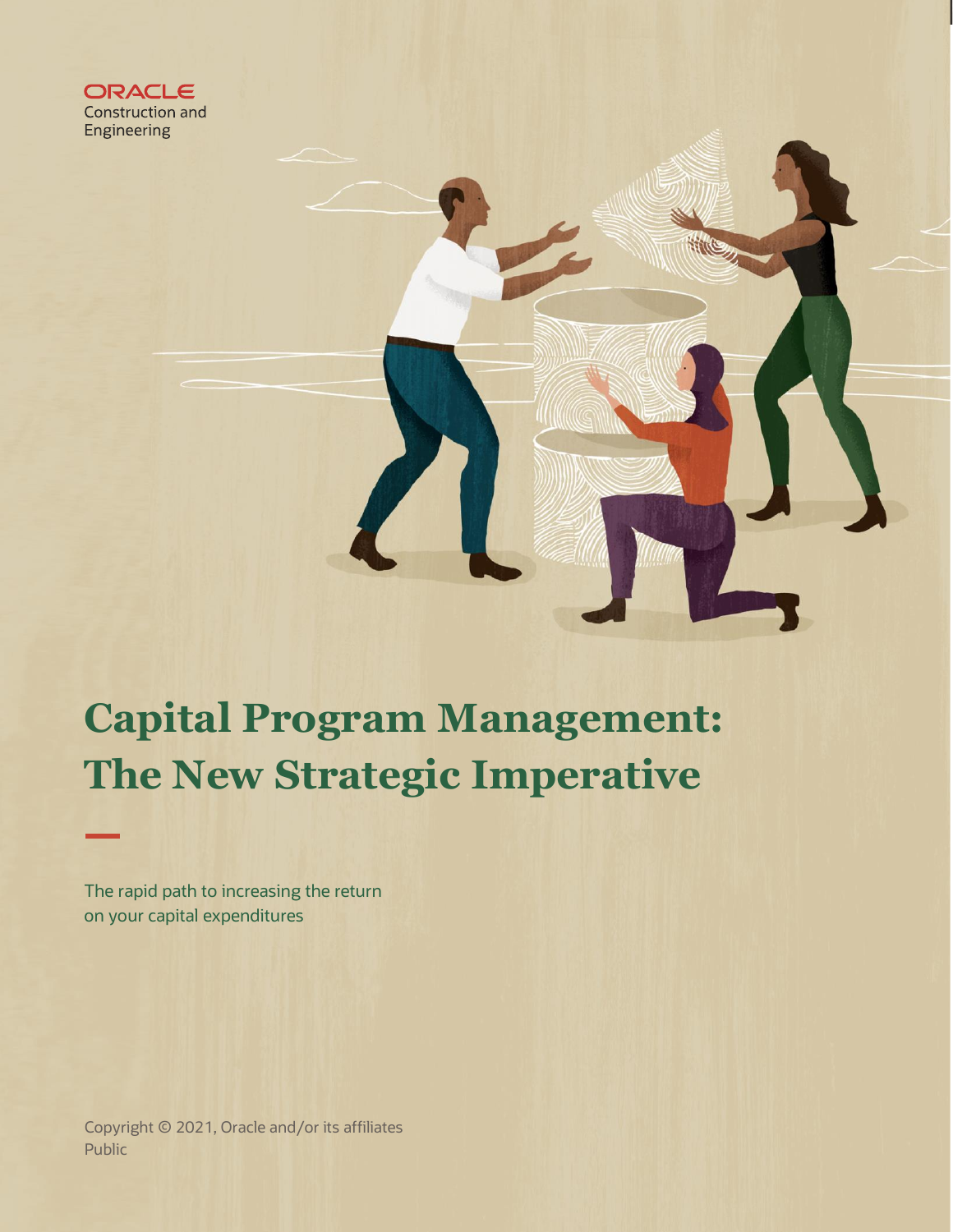Organizations seem to face new challenges at every turn. Industries such as education, hospitality, retail, and healthcare have encountered unprecedented challenges as recent events have rewritten economic and operational realities almost overnight.

Organizations seek opportunities to optimize resources and operations. Some are emerging from economic downturns, while others are either responding to competitive pressure or are seeking to maximize growth potential. All want to chart a strategic course that puts one eye on the present and one on the future.

Improving capital program management is a critical need, as it helps organizations to bridge today and tomorrow and can yield tremendous operational opportunities, including better cash flow, faster growth, and competitive advantage.

In addition, capital program management is ripe for digitization. For many organizations, planning and managing capital project portfolios remains a largely manual realm, supported by disparate systems and tools that inhibit efficiency, visibility, and control. Companies can jumpstart transformation―and savings―by moving from disconnected processes, teams, and data to a cohesive approach.

Project owners know that they need to digitize and standardize capital program management, but in many cases, barriers appear steep in terms of cost and the time needed to realize meaningful improvements. It doesn't have to be this way.

# **Eye on the prize: higher return on investment (ROI), lower risk**

Owners ultimately assume the greatest risk when it comes to any capital project or program. So, it's logical for owners to seek greater visibility and control over budget, compliance, and project completion. As an owner, you want to reduce the risk of time-consuming and costly disputes and litigation―and ensure a smooth, timely, and complete asset handover for efficient operation and better return on investment.

To achieve extended visibility and control, owners need proven processes and systems to manage data and communications. You need a consolidated view across cost, schedule, and scope. Lastly, they need consistent data across all of their projects to support them throughout the life of the assets.

#### **Room for improvement**

- 69% of construction projects come in more than 10% over budget
- 75% miss original delivery deadlines by more than 10%

*Source: KPMG*

**Dilemma:** A hospitality firm is evaluating four separate hotel project proposals. Which should they prioritize?

**Solution:** To determine with confidence, they need historical schedule, market, and budget data…all in a single view for instant clarity and informed decisionmaking by all relevant stakeholders.

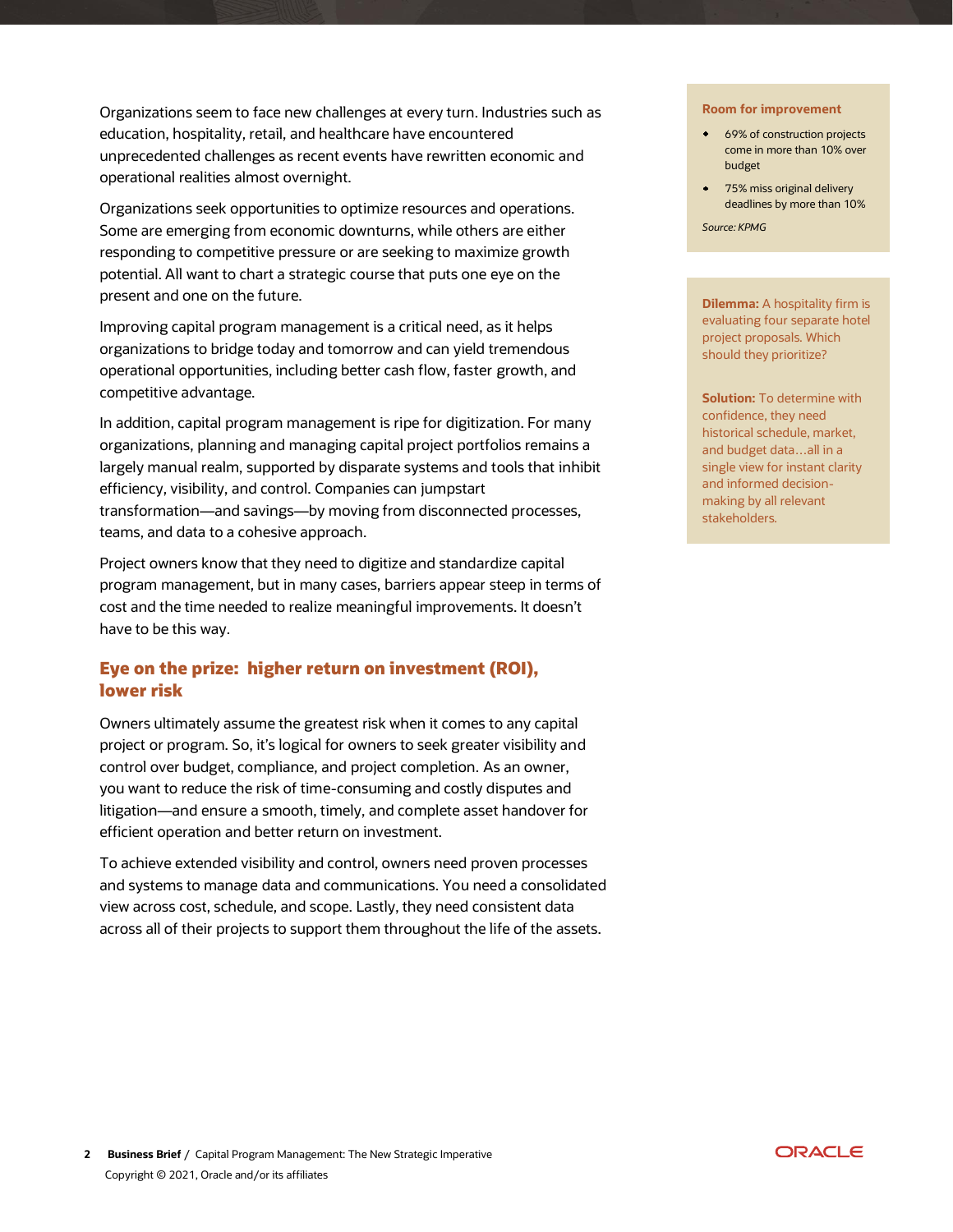

The lens is slightly different for public and private organizations.

For private organizations, the ability to modernize capital program management can yield higher margins and shareholder returns―including an improved ROI, a better competitive position, and lower risk.

The public sector landscape is shaped by an accountability to constituents, rigorous compliance processes, and strict funding and budget requirements. Project owners need the ability to direct and account for multiple funding streams from various sources, each with their own restrictions and requirements.

Many organizations still use the familiarity of email and spreadsheets to manage their workload. This comfort zone comes at a steep price. Email and spreadsheets do not provide complete data from historical, current, and forecasted projects across cost, schedule, and risk. This data is needed to standardize processes and make informed decisions, to optimize the use of available capital, and achieve better project outcomes.

## **Value across the capital program lifecycle**

Let's consider the benefits of capital program transformation through automation in both the planning and project execution lifecycle phases.

## *Planning phase*

The planning phase is all about selecting and prioritizing the right projects. Re-imagining capital program planning processes through digitization and standardization can empower owners to:

**Achieve cross-portfolio visibility to enable integrated project selection and adjustment.** Owners need dashboards with cross-project views and consistent data across projects to compare those projects, share learnings, adjust resources, manage funding sources, and make informed decisions.

### **Goals of capital program management transformation**

- Maintain transparency and control over project scope to limit the impact of change on project cost and duration
- **•** Standardize key processes across internal and external teams
- Minimize risk via a risk register with integrated scoring, centralized document control, and records management
- **•** Increase process efficiency for change management to minimize surprises
- Ensure governance/ compliance, data security, and access control across projects and portfolios
- Increase assurance of on-time delivery and accelerate ROI with more efficient execution processes

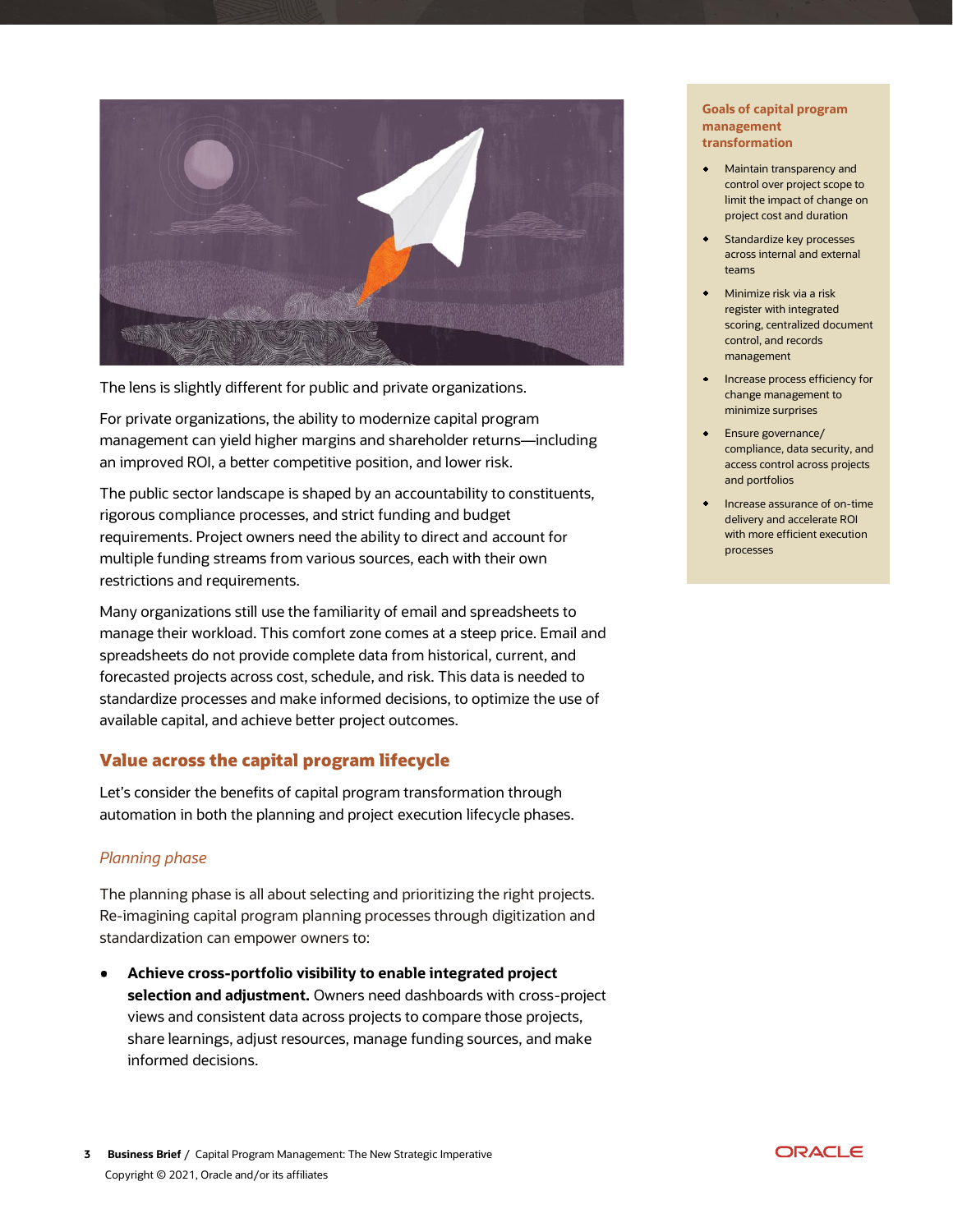For example, such visibility can give program managers the confidence needed to reduce funds held for contingency, freeing a larger percent of capital to fund additional projects.

- **Incorporate historical data to influence project selection.** Historical data, which can be as diverse as plan-to-actual-budget comparisons and revenue per square foot, is a powerful driver for smarter project selection moving forward. A digital capital program management environment puts this data, and other valuable information, at the user's fingertips for instant insight.
- **Tie prospective projects to funding sources.** This is particularly important in the public sector. Multiple funding sources combined with specific requirements can create a complex web that prevents organizations from making the most of their capital. Organizations must be able to identify which funds are tied to which projects, and when they expire, to prioritize planning. Today, many private organizations require similar capabilities when dealing with publicprivate partnerships as well as special programs, such as economic stimulus funds.
- **Streamline and improve decision-making and drive alignment with the organization's strategy.** When operations, sales, finance, and compliance are all looking at the same data, there is greater opportunity for collaboration, clarity, and consensus around creating the capital program strategy and aligning it to the overall strategic direction.
- **Forecast confidently and fine tune capital deployment with full visibility.** Capital deployment and optimization are more precise and accurate due to the visibility into current and future costs and resources―including increased confidence in forecasts at the project and portfolio levels.
- **Tracking ROI with full visibility across a portfolio and individual projects.** Organizations must be able to track ROI across the asset lifecycle, especially when planning a portfolio or capital program budget. Organizations can also utilize ROI calculations in postcompletion reviews to understand how each investment performed against expectations and improve future results.



**ORACLE**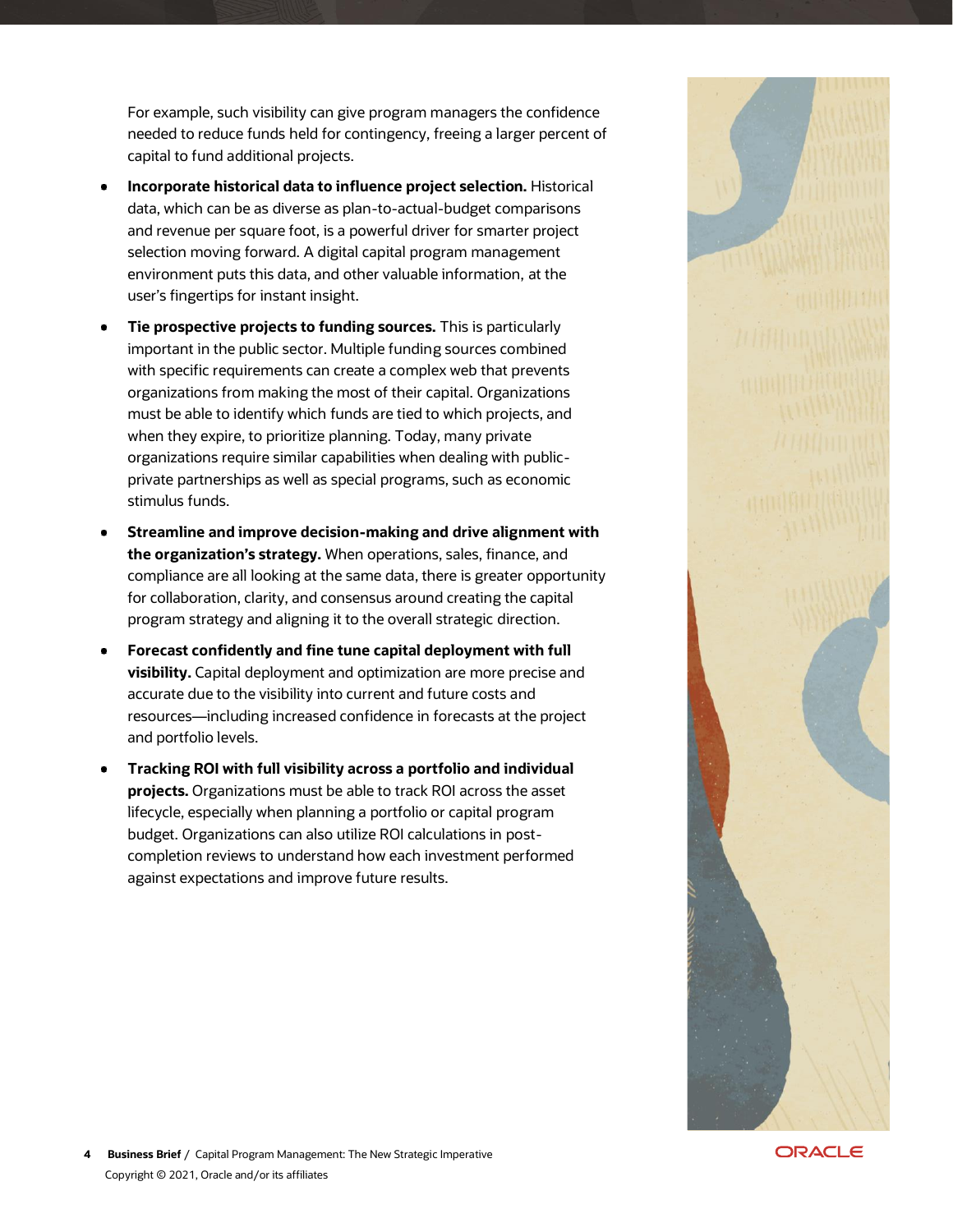

## *Project management phase*

During the project management phase, capital program management automation can:

- **Standardize processes and introduce workflows to deliver better quality projects faster and on budget.** Owners must be able to manage time, cost, scope, and schedule in one location and integrate and unify documents and project information into a single workspace. Early visibility into progress, issues, and changes can minimize the impacts on project outcomes.
- **Impose more consistent and thorough governance on the entire project team.** Owners need more control and assurance without added effort and complexity. You can reduce risk through streamlined and standardized processes, consistent data format, and visibility into compliance.
- **Ensure seamless handover of a complete project record to operations for more efficient maintenance and renovation.** At the end of a project, owners often receive data in various forms—from drawings to warranties, equipment models, and as-builts. You need complete data in a consistent format to effectively maintain and operate an asset.

As important, owners also need insight into why specific decisions were made. For example, a healthcare facility can reference back to why specific equipment brands or models were selected and use this information to inform future decision making.



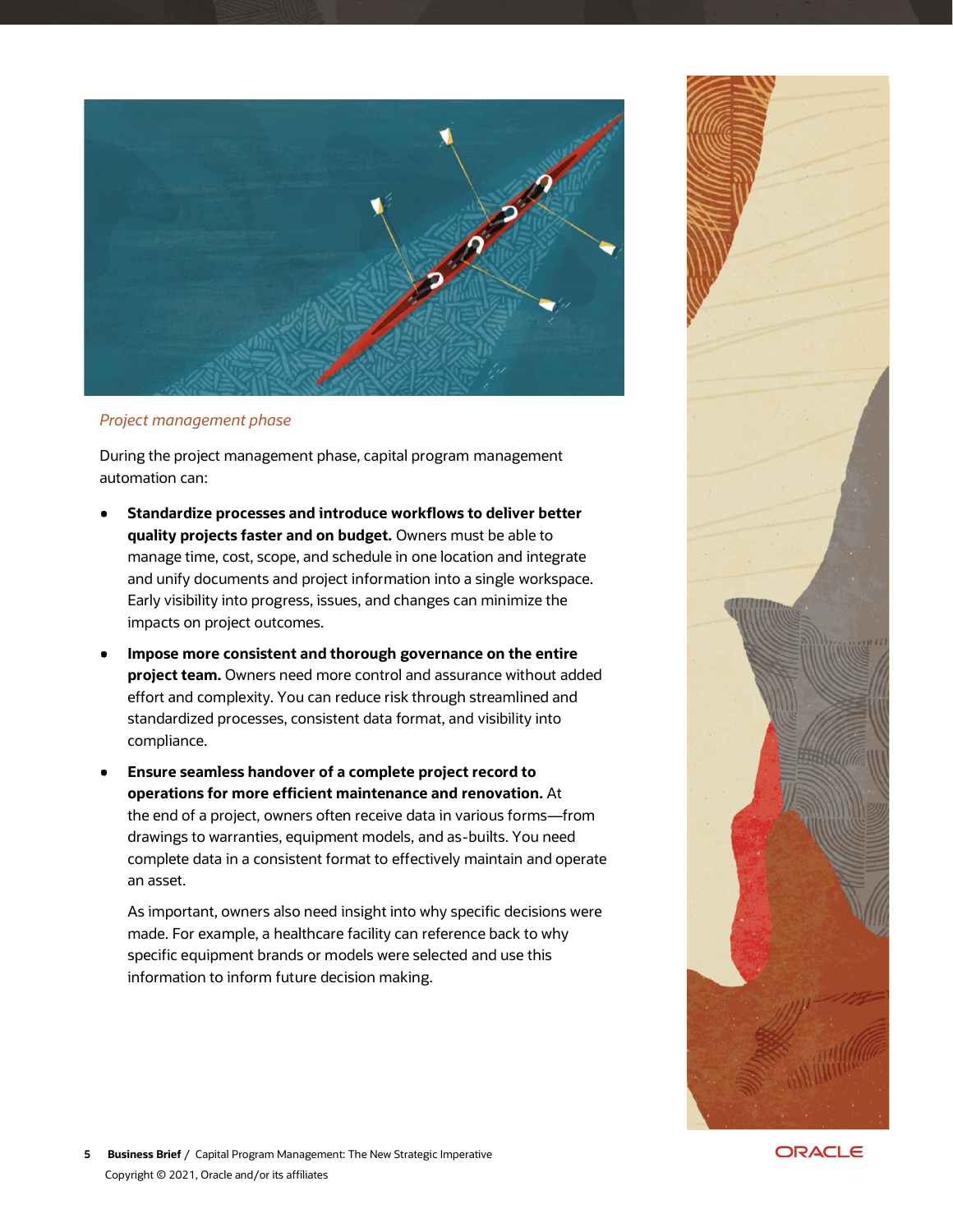# **Art of the possible―today**

Historically, using technology to automate and standardize capital program management could entail a lengthy implementation process, which often limited adoption to larger owners. Organizations asked themselves whether the investment was truly worth the time and effort. They've succeeded in the past with tried-and-true spreadsheets and email. The world has changed, however, and so have the possibilities.

There is an easier path to automation and better capital management program outcomes with solutions that are accessible, provide rapid impact, and can grow with your needs over time. You can get assurance, standardization, consistency, and visibility without the cost and burden of a years-long deployment and investment cycle.

Valuable capabilities that have historically been reserved for large complex, organizations are now available to all owners.

## **What to look for in a partner and solution:**

- Purpose-made solutions with DNA in project controls built for owners experience matters
- Pre-built, proven business processes and workflows that span project planning and execution and are designed specifically with owners' needs in mind
- Secure and reliable cloud-based infrastructure
- Scalable to meet your needs―today and tomorrow
- Multi-level hierarchy to reflect a typical organization, from campuses through sites down to buildings and projects
- Expansive library of pre-built user-defined reports that enable a quick start and valuable insights
- Nimble dashboards at various levels of the hierarchy for real-time, drillable information across the entire portfolio and various roles― from C-suite to cost-control manager
- Flexible and easy-to-use reporting tools
- Rapid set up and ease of use so you can achieve results quickly
- Trusted support and a commitment to continued innovation

**University of Connecticut graduates to smarter capital program management with Primavera Unifier:**

- Cuts turnaround for quarterly reporting from **two weeks** to **30 minutes**
- Tracks purchase requests rapidly and with **zero risk** of lost requisitions
- **Automates** invoicing and eliminates the risk of a lost invoice
- Incorporates funding changes and completes new project proposals in **15 minutes**  instead of **three days**